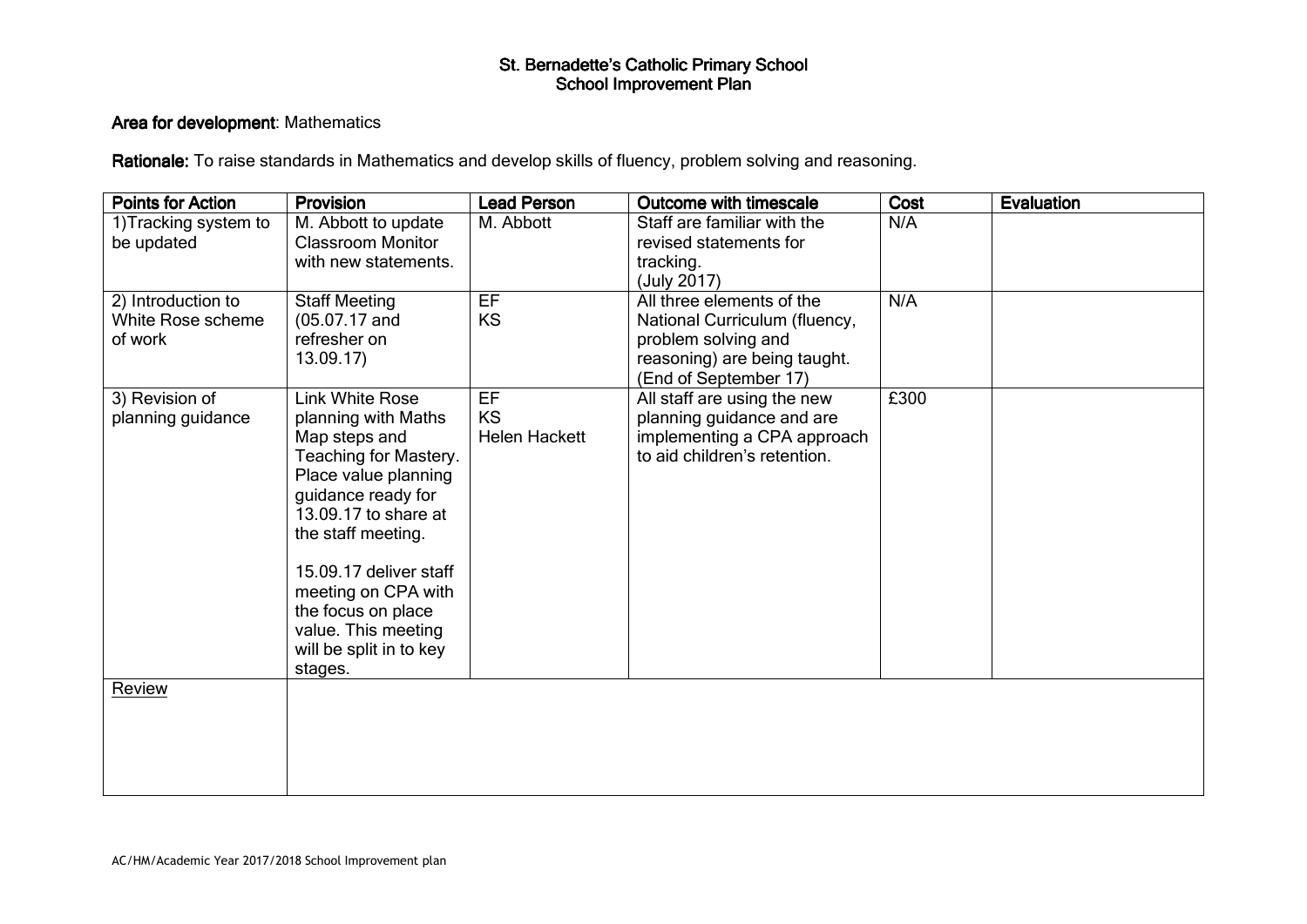#### Area for development: Mathematics

| <b>Points for Action</b>                       | Provision                                                                                                                                                                                                                                                           | <b>Lead Person</b>              | Outcome with timescale                                                                | Cost | Evaluation |
|------------------------------------------------|---------------------------------------------------------------------------------------------------------------------------------------------------------------------------------------------------------------------------------------------------------------------|---------------------------------|---------------------------------------------------------------------------------------|------|------------|
| 4) Monitoring                                  | Sample books and<br>planning to evaluate<br>implementation of<br>White Rose material<br>and CPA focus.<br>Strengths and areas<br>for development will<br>feed into learning<br>walk focus. (25.09.17<br>$-20.10.17$<br>Feedback to staff,<br>sharing best practice. | <b>KS</b><br>EF<br>Senior staff | Best practice is share with all<br>staff.<br>Areas for development are<br>identified. | N/A  |            |
| 5) Planning for<br>addition and<br>subtraction | Share new planning<br>guidance with staff<br>and practical<br>suggestions for<br>teaching this unit.<br>Staff meeting<br>08.11.17                                                                                                                                   | EF<br>KS                        | Staff feel confident in their<br>delivery of this unit.                               | N/A  |            |
| Review:                                        |                                                                                                                                                                                                                                                                     |                                 |                                                                                       |      |            |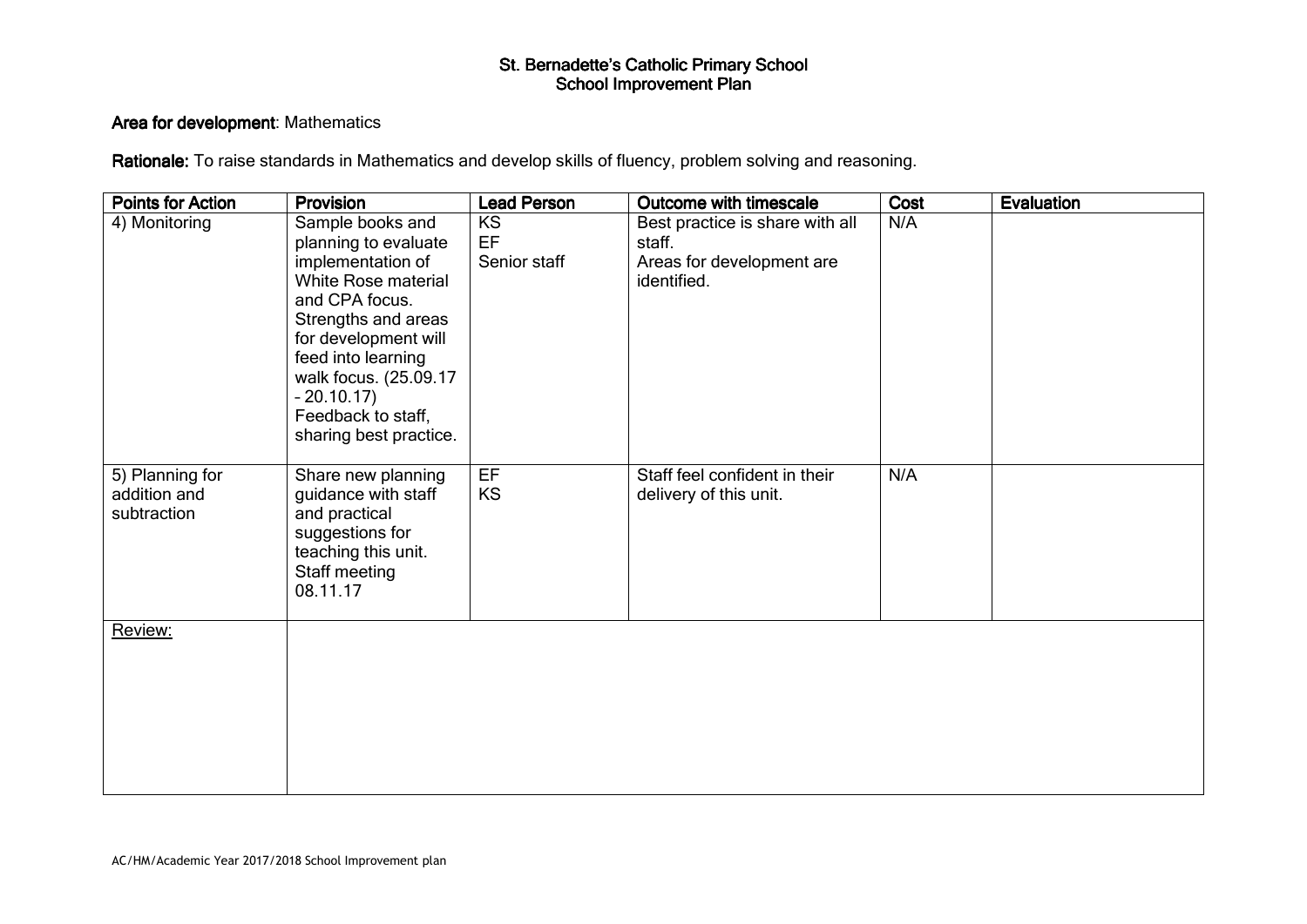#### Area for development: Mathematics

| <b>Points for Action</b> | Provision                                                                                                                                                                                                                                                                                   | <b>Lead Person</b>      | Outcome with timescale                                                                | Cost | Evaluation |
|--------------------------|---------------------------------------------------------------------------------------------------------------------------------------------------------------------------------------------------------------------------------------------------------------------------------------------|-------------------------|---------------------------------------------------------------------------------------|------|------------|
| 6) Peer Review           | Week beginning<br>04.12.17 staff to<br>review planning and<br>books for alternate<br>year band and be<br>provided with the<br>opportunity to<br>observe part of a<br>lesson. Staff to then<br>feedback to buddies.<br>Staff will be provided<br>with time during staff<br>meeting 06.12.17. | All setting<br>teachers | Best practice is share with all<br>staff.<br>Areas for development are<br>identified. | N/A  |            |
| 7) Assessment            | Termly tests to be<br>administered and<br>tracking system to be<br>updated.<br>Sample 6 books per<br>year band and cross<br>reference to<br>assessment data<br>(Dec 17).                                                                                                                    | All setting<br>teachers | Teacher assessment is<br>accurate and informs future<br>planning.                     | N/A  |            |
| Review:                  |                                                                                                                                                                                                                                                                                             |                         |                                                                                       |      |            |